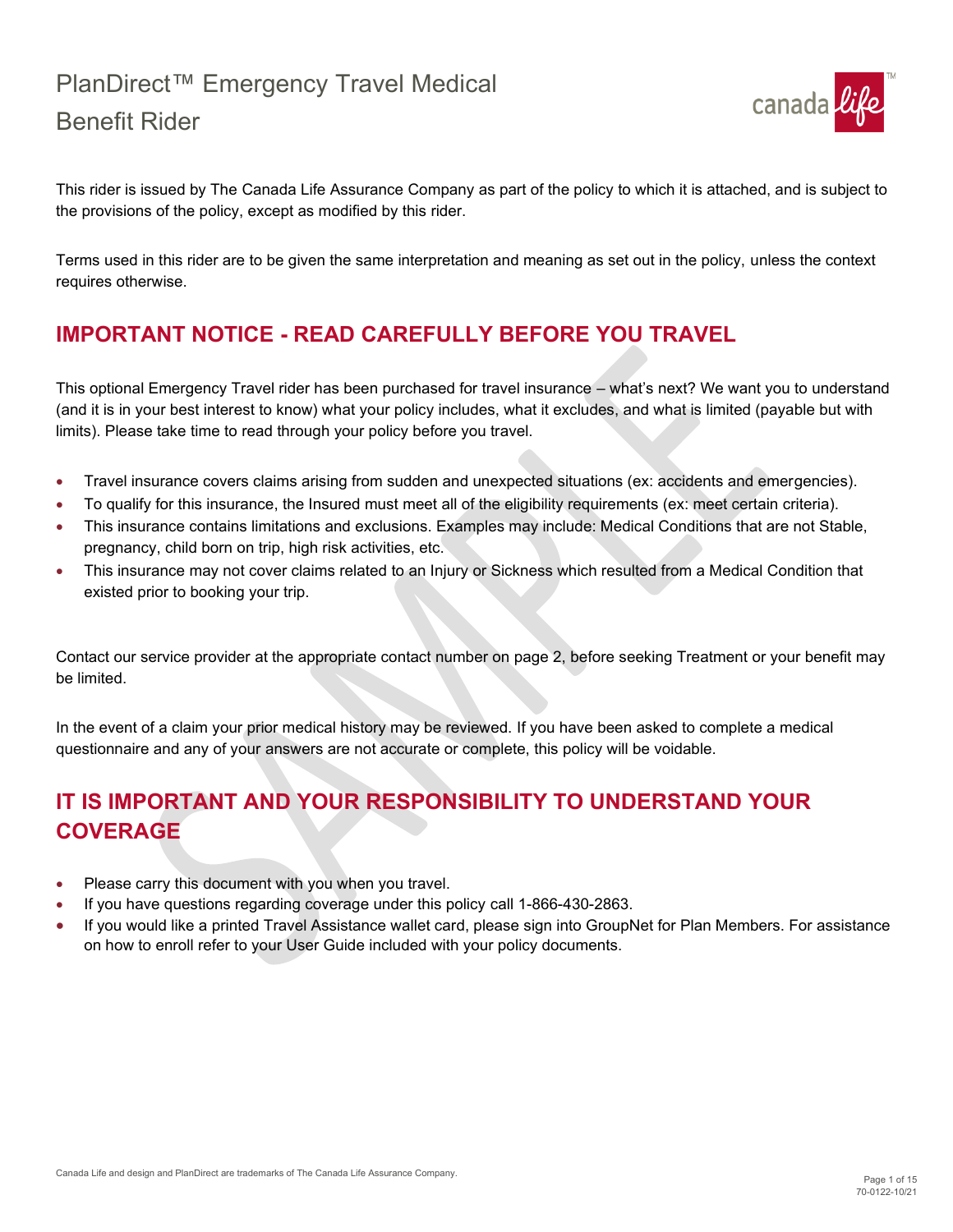

### <span id="page-1-0"></span>Travel Assistance contact information

For help with a medical emergency while travelling, call the number of the location nearest you. Service is available 24 hours a day.

Canada or U.S.A.: 1-855-222-4051 Cuba: 1-204-946-2946\* All other countries: 1-204-946-2577\*

\*Submit long distance charges to Canada Life for reimbursement.

### <span id="page-1-1"></span>Tips before travelling

Telecommunications systems and standards differ throughout the world. We recommend that before travelling, you become familiar with the service and technology available in your destination location.

Some telecommunications systems don't recognize the tonality of mobile devices so they can't be used. In this case, you may have to use a public phone.

Some hotels and resorts offer payphones on location with outside line accessible by using the resort calling card. Ask the hotel's reception about long distance call access.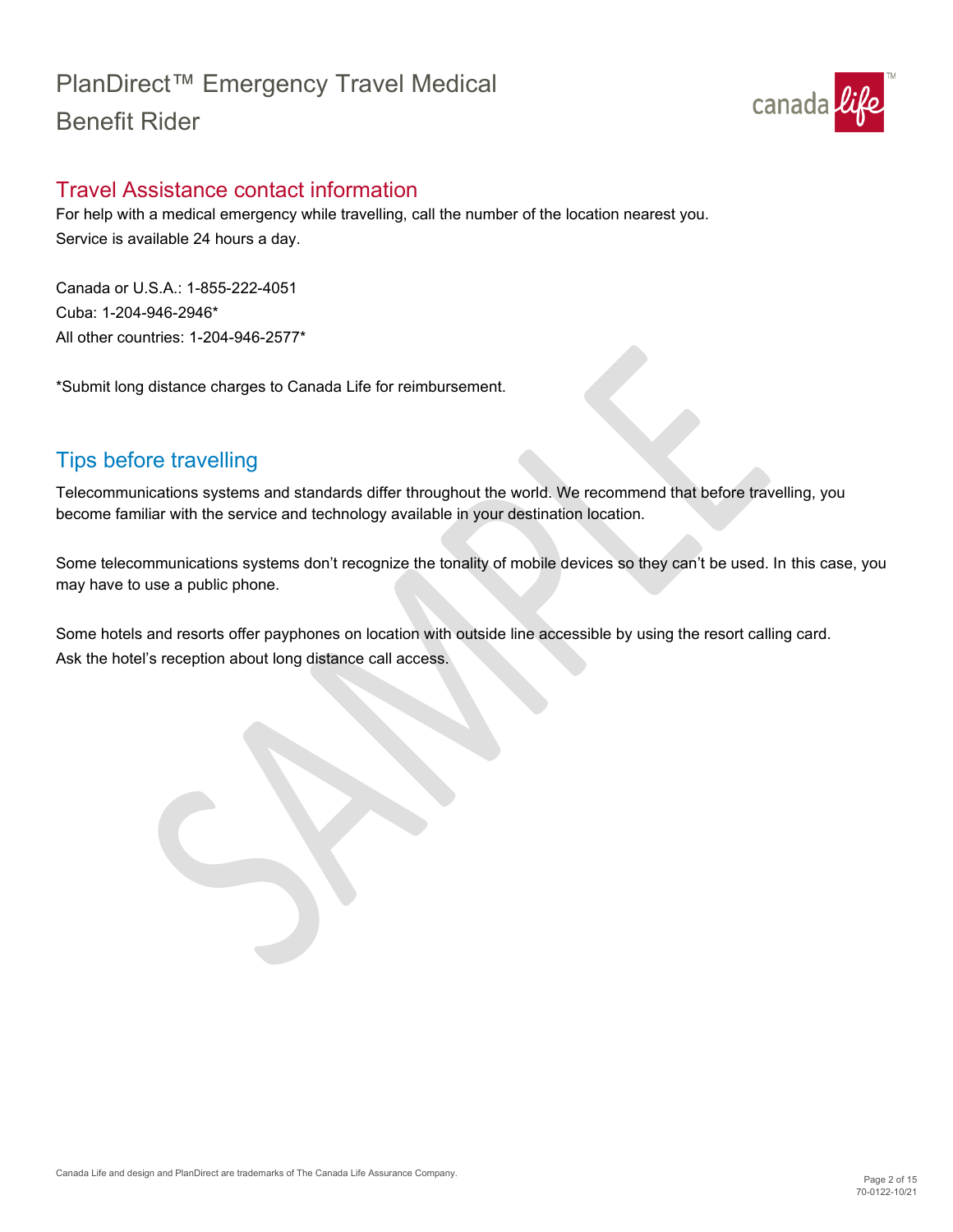

### **Table of Contents**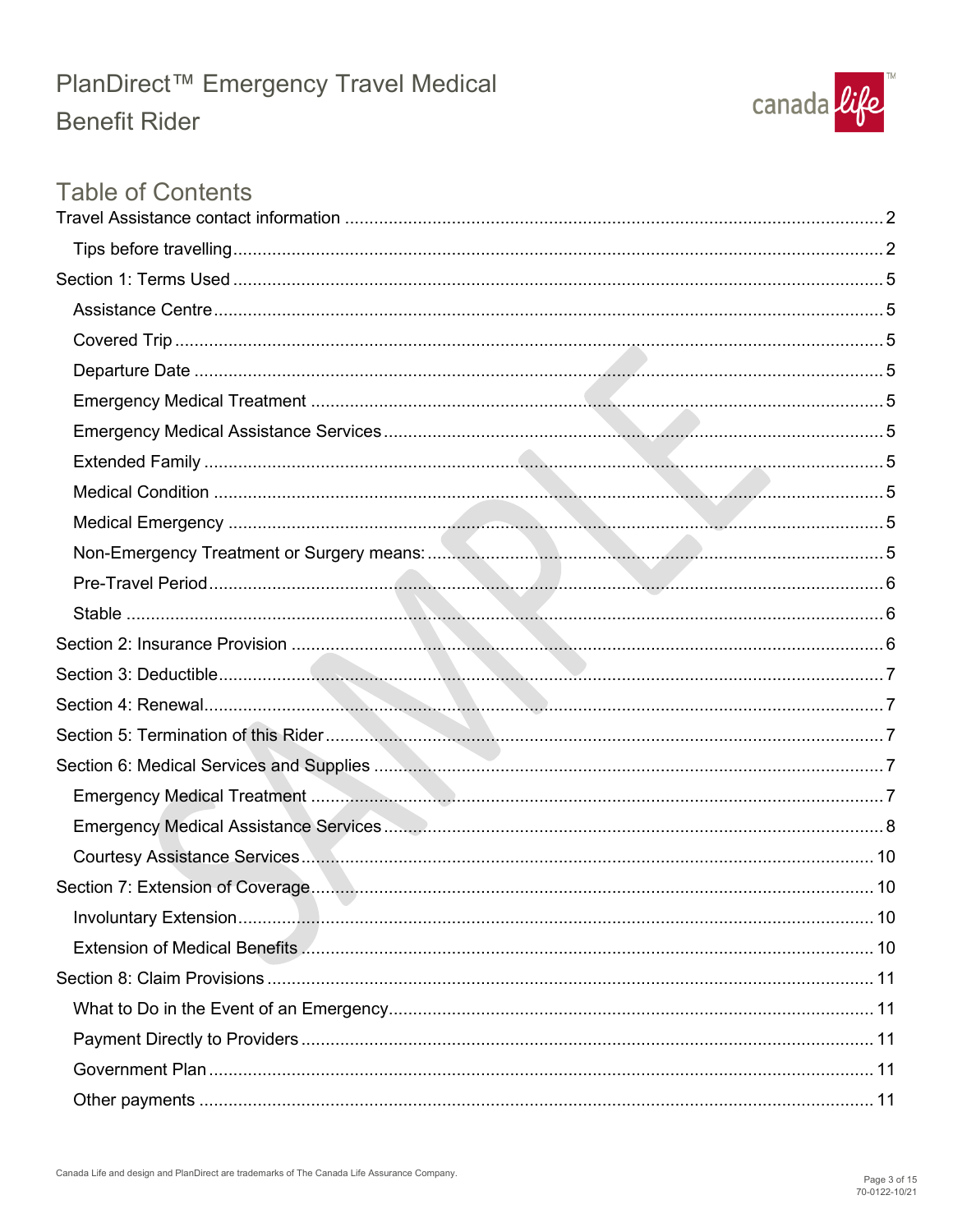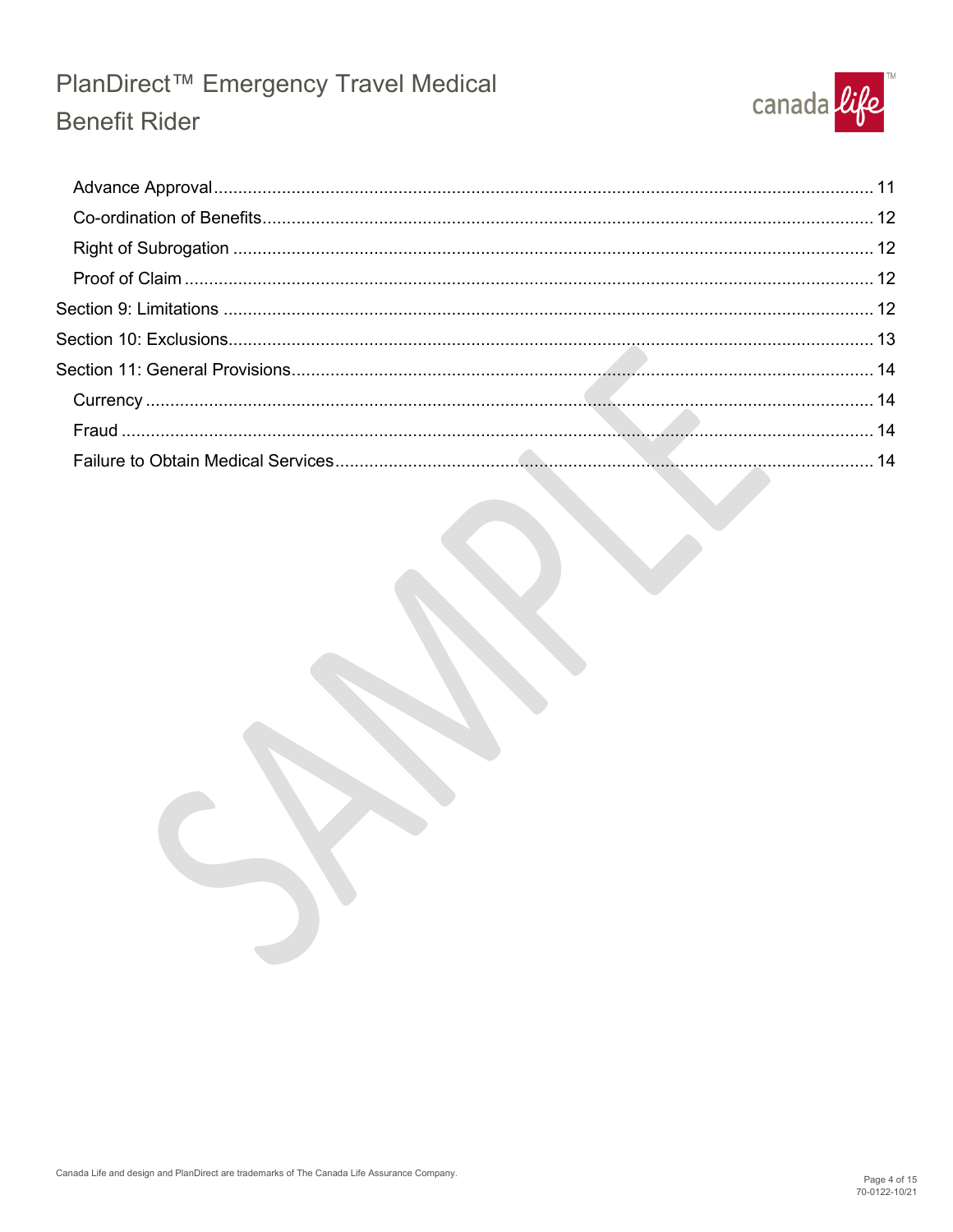# canada like

### <span id="page-4-0"></span>Section 1: Terms Used

<span id="page-4-3"></span>Assistance Centre means the network that provides 24-hour telephone emergency medical assistance services and courtesy assistance services on behalf of Canada Life. This network helps locate emergency medical and dental care and obtains Canada Life's prior approval for medical services, and supplies, and assistance services, where required. Assistance services are described in Section 6 – Medical Services and Supplies, under Emergency Medical Assistance Services and Courtesy Assistance Services.

### <span id="page-4-4"></span>Covered Trip means:

• the first 30 consecutive days per trip for Insureds up to age 80.

In all cases, Insureds of any age must be absent from Canada or travelling more than 500 kilometres from home while this rider is in effect. A Covered Trip must begin and end in Canada.

<span id="page-4-5"></span>Departure Date means the date an Insured leaves on a Covered Trip.

<span id="page-4-1"></span>Emergency Medical Treatment means services performed or recommended by a Physician for an Injury or Sickness. This includes, but is not limited to Medical Treatment, diagnostic testing or prescribed medications.

<span id="page-4-2"></span>Emergency Medical Assistance Services means the Emergency Medical Assistance Services described in Section 6.

<span id="page-4-6"></span>Extended Family means the child, spouse, parent, guardian, brother, sister, grandchild and grandparent of the *Owner* or the Insurable Spouse.

<span id="page-4-7"></span>Medical Condition means any Sickness or Injury (including symptoms of undiagnosed conditions).

#### <span id="page-4-8"></span>Medical Emergency means:

- any sudden and unforeseen Injury or Sickness that requires immediate Emergency Medical Treatment; or
- an acute episode of a Sickness that did not present signs or symptoms, or was not being treated prior to the Insured's Departure Date from Canada; or
- an unexpected and unforeseen acute episode of an Injury or Sickness that was a previously identified as Stable and controlled on the Insured's Departure Date, and which requires Emergency Medical Treatment.

A Medical Emergency ends on the earlier of the date when the Insured is no longer receiving Emergency Medical Treatment, or the attending Physician has confirmed that the Insured's Injury or Sickness has improved or stabilized to the extent of allowing the Insured to travel.

### <span id="page-4-9"></span>Non-Emergency Treatment or Surgery means:

- any treatment or surgery not required for immediate relief of acute pain or suffering, or which could reasonably be delayed until the Insured returns home, including periodic check-ups or examinations and regular care for chronic conditions;
- any treatment received by the Insured outside of Canada following Emergency Medical Treatment, including follow-up visits and rehabilitation, if the Insured's Medical Condition permits the Insured to return home;
- any treatment or surgery for a Medical Condition where the Medical Condition would not have prevented the Insured from returning home for treatment or surgery; and
- any medical or Hospital services which the Insured specifically travelled to obtain, whether or not on the advice of a Physician.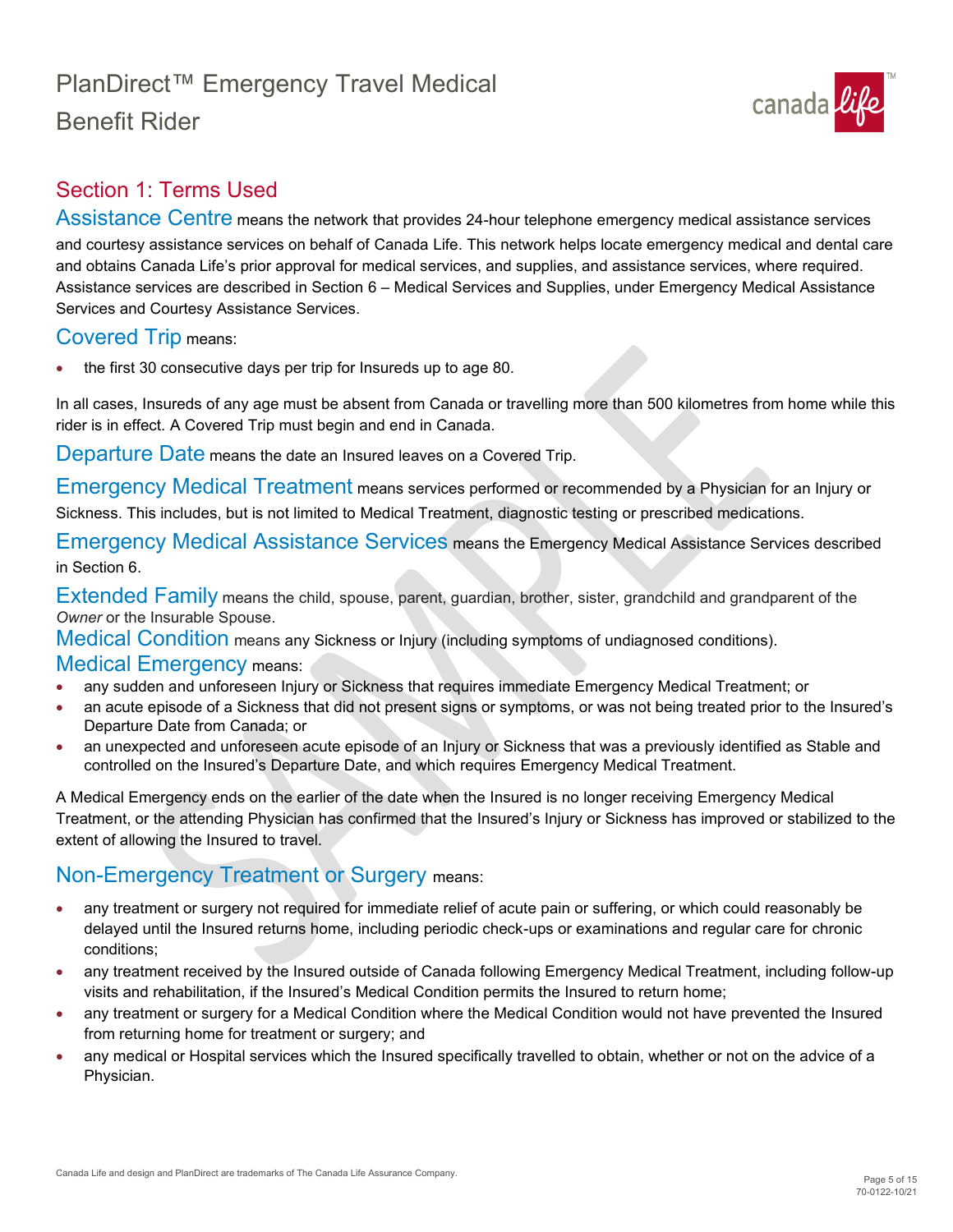

### <span id="page-5-1"></span>Pre-Travel Period means:

- if the Insured is under age 60 on their Departure Date, the entire 6-month period immediately before the date the Insured left on their Covered Trip; or
- if the Insured is age 60 or over on their Departure Date, the entire 365-day period immediately before the date the Insured left on their Covered Trip.

<span id="page-5-2"></span>Stable means for a particular Medical Condition to be considered Stable and controlled, all the following statements must be true in the Pre-Travel Period to an Insured's Departure Date;

- the Insured's Medical Condition must not have worsened;
- the Insured must have consistently been taking medications, as prescribed by the Insured's Physician, if any;
- the Insured's Physician has not prescribed or recommended any medical, surgical or diagnostic procedures for the Insured; and
- the Insured must not have had any new treatments or medications, or changes in dosages.
- For this purpose, the following will not be considered to be new treatments or medications:
	- a change from a brand name medication to a generic brand medication or from a generic brand medication to another generic brand medication for the same Medical Condition;
	- a new medication prescribed because a drug manufacturer has discontinued the original medication or because the drug manufacturer cannot supply the original medication;
	- Aspirin or Acetylsalicylic acid taken for cardiovascular protection;
	- vitamins and minerals and non-prescription medications that are not required as treatment for a Medical Condition; or
	- creams or ointments prescribed for cutaneous irritations.

And the following will not be considered to be changes in dosage:

- the routine adjustment of insulin, Coumadin or Warfarin;
- a decrease of the dosage of cholesterol medication; or
- a dosage change of thyroid or hormone replacement therapy medication.

### <span id="page-5-0"></span>Section 2: Insurance Provision

For benefits to be payable:

- Medical services and supplies must be incurred by an Insured as a result of a Medical Emergency occurring outside Canada;
- Emergency Medical Assistance Services must be incurred by an Insured as a result of a Medical Emergency occurring outside Canada or more than 500 kilometres from the Insured's home;
- The effective date of this rider must be prior to the Departure Date, unless this rider is renewed in accordance with the Term of Insurance and Renewability section

Payment is subject to the limitations and exceptions set out in the policy and in this rider.

Coverage is provided for all Covered Trips the Insured takes while this rider is in force. There is no limit to the number of Covered Trips any Insured may take while this rider is in force. Coverage is provided for a maximum of 30 days per trip.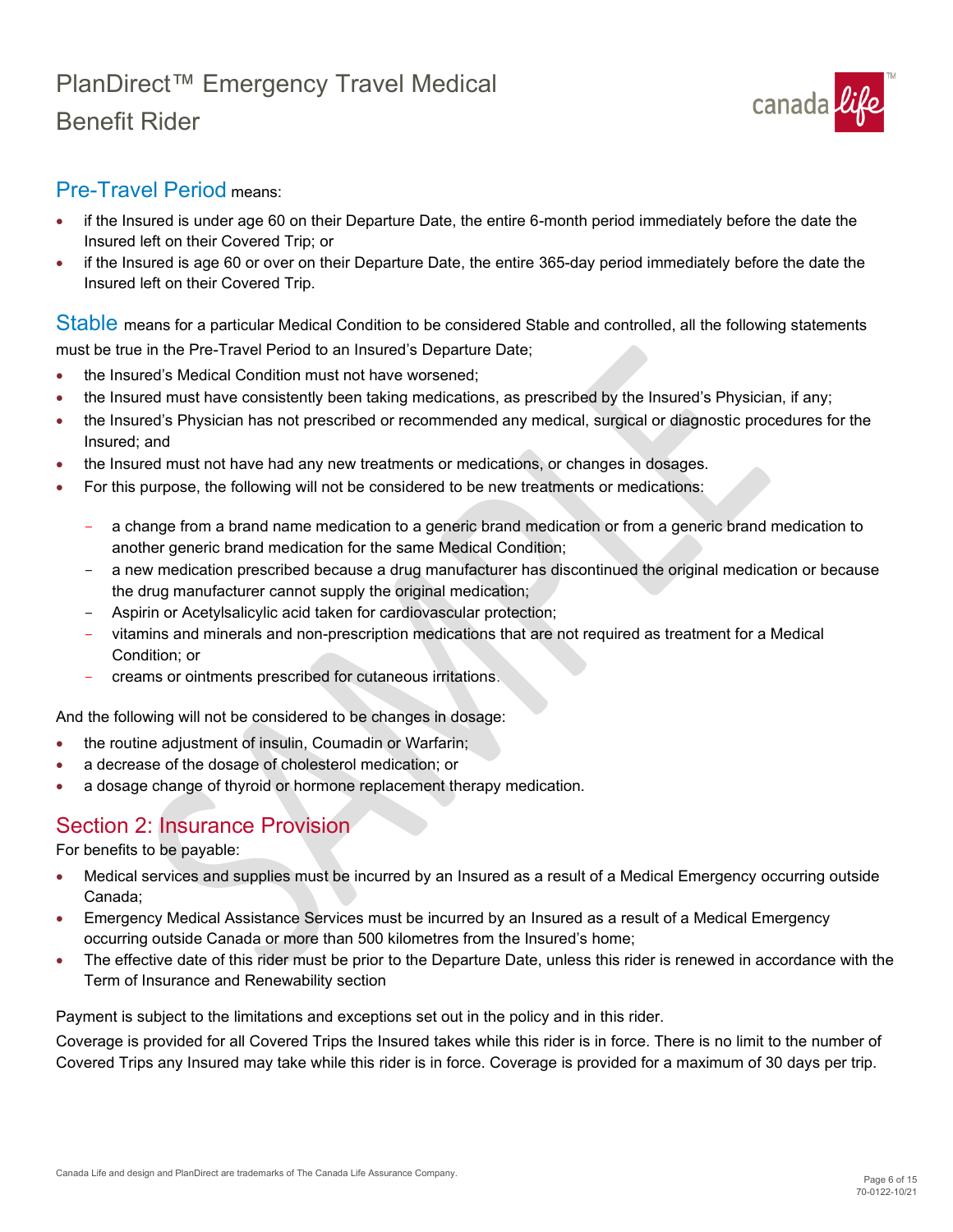# PlanDirect™ Emergency Travel Medical

## Benefit Rider



### <span id="page-6-0"></span>Section 3: Deductible

Medical Emergency benefits for covered medical supplies and services are payable for claims in excess of \$100. The Insured is responsible for the first \$100 per claim.

### <span id="page-6-1"></span>Section 4: Renewal

If your policy is renewed in accordance with the Term of Insurance and Renewability section, this rider will also be renewed on the Annual Renewal Date.

### <span id="page-6-2"></span>Section 5: Termination of this Rider

This rider terminates, subject to the Extension of Coverage provision, on the earlier of:

- the date the policy terminates;
- the last day of the month in which the *Owner* reaches age 80; or
- the next Annual Renewal Date following the date on which Canada Life receives a Written Request for the *Owner* to terminate this rider. Such Written Request must be received by Canada Life at least 30 days before the Annual Renewal Date.

Coverage for an *Insured* other than the *Owner* will terminate on the earlier of:

- the date the policy or this rider terminates;
- the date coverage for the *Insured* terminates under the policy; or
- the last day of the month in which the *Insured* reaches age 80.

### <span id="page-6-3"></span>Section 6: Medical Services and Supplies

The following services and supplies are covered when provided during a Covered Trip. The provision of these services and supplies must be related to Emergency Medical Treatment resulting from a Medical Emergency.

**Please Note:** Important limitations to the coverage provided under this rider are set out under Section 9 – Limitations and Section 10 – Exclusions.

### Emergency Medical Treatment

#### **Ambulance Services**

- ambulance services, including air ambulance, to the nearest centre where essential treatment is available.
- where air ambulance service is required, coverage for a medical attendant is also included if required.
- air ambulance services must be approved in advance by Canada Life and arranged by the Assistance Centre.

#### **Hospital Services**

- Hospital in-patient services and supplies, including room and board and general nursing care while confined to a Hospital semi-private room, ward, coronary care unit or intensive care unit for Acute Care;
- surgery; and
- Hospital outpatient services and supplies.

#### **Physician Services**

the services of a licensed Physician.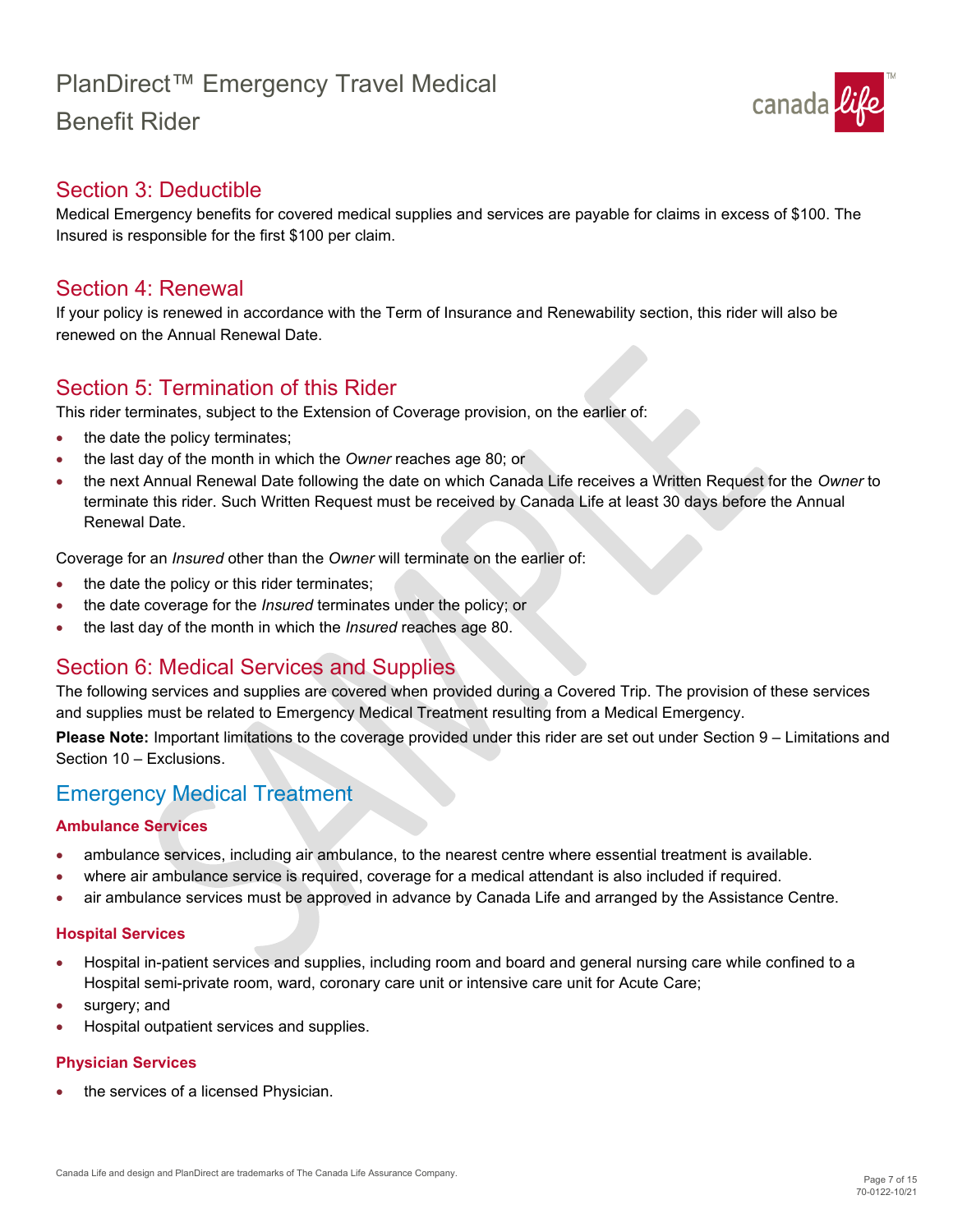

#### **Emergency Dental Treatment**

• emergency dental treatment provided for treatment to a Sound Natural Tooth.

#### **Private Duty Nursing Services**

• a Professional Nurse, who is not a member of the Insured's family, when provided during Hospital confinement for Emergency Medical Treatment that is ordered by a Physician.

#### **Miscellaneous Services and Supplies**

The following miscellaneous services and supplies are covered when provided on an in-patient or outpatient basis:

- anaesthesia and its administration:
- diagnostic X-ray and laboratory examination;
- whole blood, blood plasma and blood products;
- oxygen and its administration;
- casts, dressings, crutches, canes, slings and splints;
- prescription drugs requiring a prescription by law; and
- rental of medical appliances, a hospital-type bed, wheelchair, crutches, braces, etc. (not to exceed the cost of purchase).

### Emergency Medical Assistance Services

Where Canada Life has given its prior approval, Canada Life will pay for, or reimburse expenses for, Emergency Medical Assistance Services resulting from a Medical Emergency, when arranged by the Assistance Centre.

#### **Medical Evacuation and Repatriation**

- transportation to the nearest Hospital where treatment is available or to a Hospital in Canada.
- coverage for a medical attendant is also included, if required.

Canada Life reserves the right to transfer the Insured to another Hospital or return the Insured to his or her home province or territory. Canada Life will be absolved of any further liability for that Medical Emergency if the transfer request is refused.

#### **Return home**

- return home of an Insured by economy seating (or by upgraded seating or air ambulance if medically necessary), as well as additional seats for a stretcher, if required.
- if an Insured is hospitalized and unable to accompany home any other Insured who is on a Covered Trip with the Insured, a one-way economy flight for each such Insured to return home.
- return or round trip transportation for an attendant for any Insured who is unable to travel alone may be covered when considered necessary by Canada Life.

#### **Extended Stay**

If the Insured is unable to return to his or her home province or territory by the originally scheduled date of return because the Insured is hospitalized on that date, any unexpected additional hotel accommodations and meals incurred by the Insured, and by a person who accompanied the Insured on the Covered Trip and who wishes to stay with the Insured or at the bedside of the Insured. Coverage begins on the day after the originally scheduled date of return. •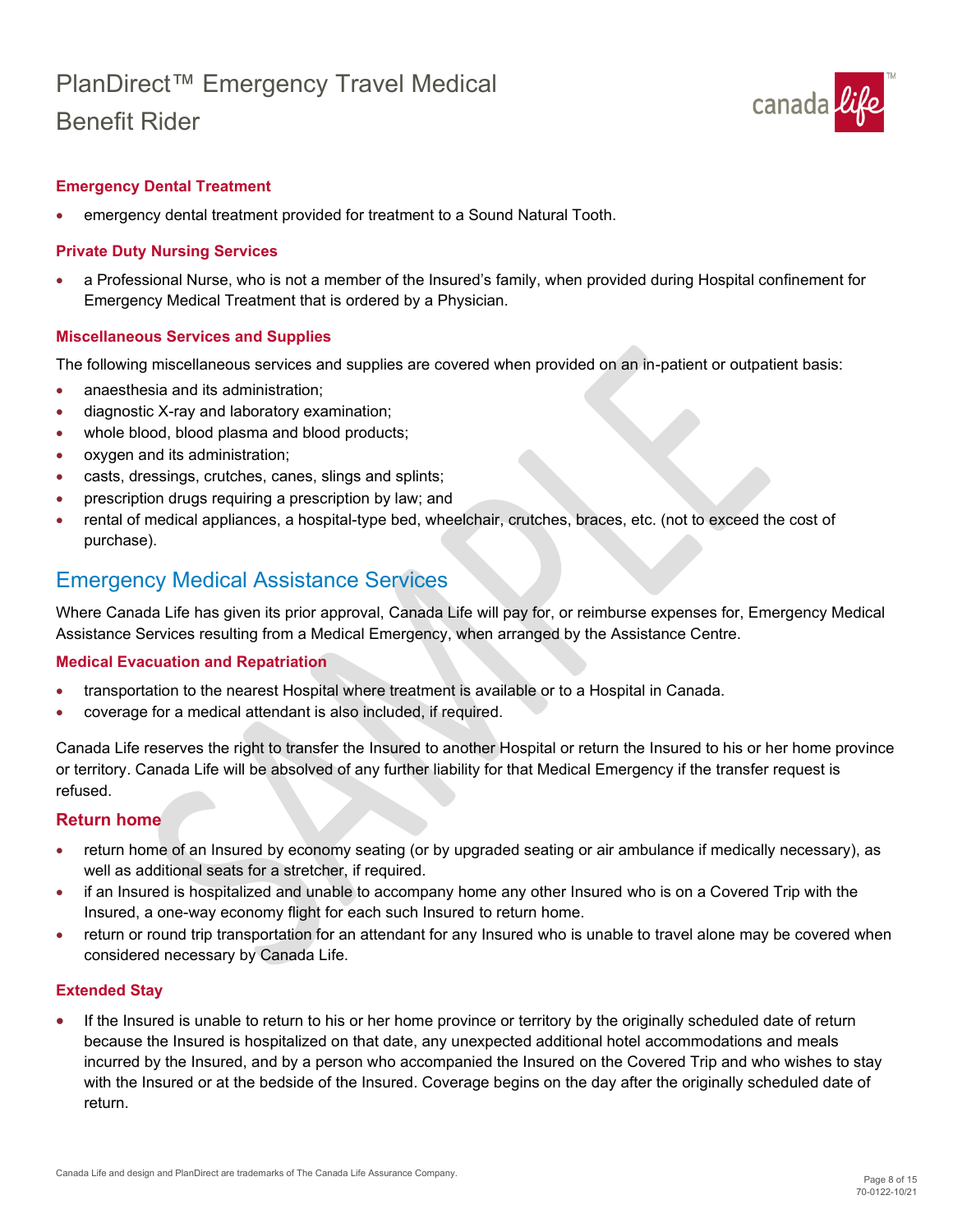

#### **Identification of Deceased Insured**

• In the event of death of an Insured during a Covered Trip, reasonable travel, hotel accommodation and meal expenses for one person to identify the remains.

#### **Repatriation of Deceased Insured**

• In the event of death of an Insured during a Covered Trip, the cost of services and supplies legally required for the preparation of the body, and the cost for its return transportation to Canada.

#### **Burial or Cremation of Deceased Insured at the Place of Death**

- In the event of death of an Insured during a Covered Trip, the cost of services and supplies legally required for the preparation of the Insured's body for burial or cremation at the place of death.
- The determination to have an Insured's body buried or cremated or returned to Canada will be made by the Insured's closest relative.

#### **Transportation to Bedside**

• If the Insured is on a Covered Trip alone, is hospitalized and expected to remain in Hospital for more than seven consecutive days, the cost for reasonable travel, hotel accommodation and meal expenses for one person to visit the Insured.

#### **Trip Cancellation for Medical Reasons**

If prior to a scheduled departure, an Insured is required to cancel a trip due to:

- The death of an Insured or an Extended Family member occurring within 22 days of the scheduled Departure Date;
- An Injury or Sickness, which did not result from a Medical Condition that existed prior to booking your trip. The attending Physician must substantiate in writing that prior to the scheduled Departure Date, they advised the Insured to cancel the trip, or that the Injury or Sickness made it impossible for the Insured to start the trip; or
	- The Injury or Sickness of an Extended Family Member, which required immediate hospitalization with an expected stay of at least three days and did not result from a Medical Condition that existed prior to booking your trip.

Canada Life will reimburse the cost of pre-paid travel expenses which are not refundable or recoverable from any other source.

#### **Trip Interruption for Medical Reasons**

- If an Insured has to end a Covered Trip and return to their province or territory of residence because the Insured experienced a Medical Emergency, we will cover the cost of any non-refundable prepaid travel for the Insured and for each Insured travelling with the Insured who has to return home.
- If the Insured does not return home and opts to continue travelling after the Medical Emergency has ended, we will cover the additional cost of travel for the Insured and for each Insured person traveling with the Insured.
- If required, Canada Life will reimburse the additional cost for hotel accommodation and meals incurred by an Insured travelling with the Insured on account of the interruption.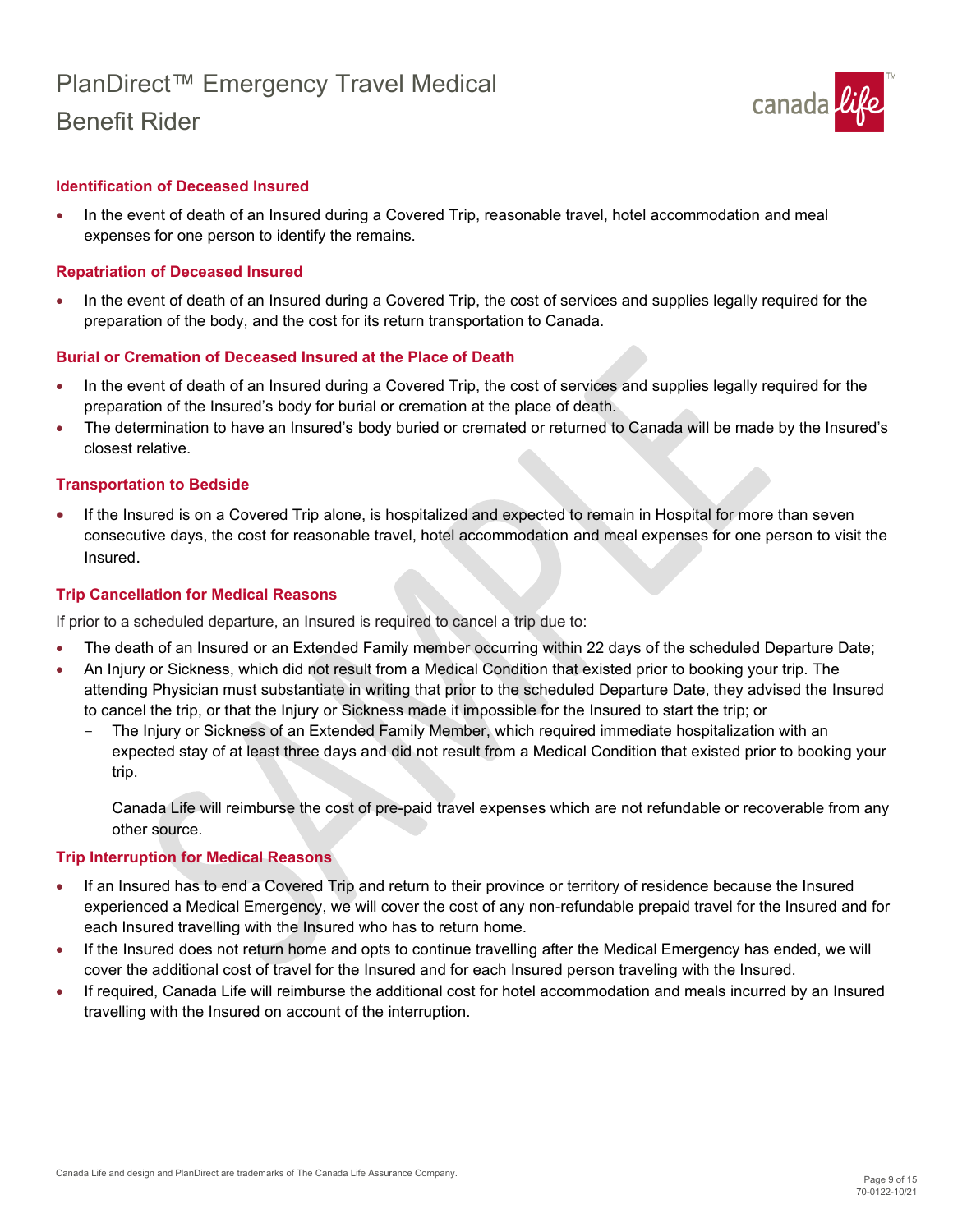

#### **Unexpected Return**

• If an Insured must return to their province or territory of residence because an Extended Family member who is not on the Covered Trip with the Insured is suffering from an unforeseeable Sickness or Injury requiring intensive care treatment or has died, Canada Life will reimburse the cost of any non-refundable prepaid travel for each Insured who is on the Covered Trip. Canada Life will pay any extra cost for a one-way economy flight home.

#### **Vehicle Return**

• If for medical reasons, an Insured or any accompanying person is unable to drive an automobile owned or leased by the Insured to his or her home or to the place to which the automobile must be returned, Canada Life will pay the cost of returning the automobile.

### <span id="page-9-0"></span>Courtesy Assistance Services

The Assistance Centre will provide the following courtesy assistance services to an Insured by toll-free telephone, 365 days a year, 24-hours a day:

- referrals to help locate appropriate medical care;
- assistance in contacting the family, employer, Physician or other medical professional;
- assistance in obtaining a second opinion if the Insured has doubts about his or her treatment or progress;
- assistance in arranging payments, transfers of funds and payment guarantees to medical facilities;
- confirmation to medical facilities of insurance coverage;
- assistance in locating legal assistance;
- telephone interpretation services;
- assistance in replacing lost or stolen travel documents and recovering misdirected luggage; and
- assistance with the transmission of urgent messages, emergency travel arrangements and other details.

### <span id="page-9-1"></span>Section 7: Extension of Coverage

### <span id="page-9-2"></span>Involuntary Extension

If an Insured's return is delayed beyond the scheduled date of return to his or her home province or territory, due to:

- a delay in transportation by the scheduled carrier; or
- inclement weather or vehicle mechanical problems, if the Insured is driving and had commenced his or her return trip before the delay,
- coverage is extended automatically for up to a maximum of 72 hours without additional premium, provided this rider is in force at the time of the delay.

### <span id="page-9-3"></span>Extension of Medical Benefits

- If an Insured is still confined in a Hospital as a result of a Medical Emergency on the date coverage under this rider ends, Canada Life will continue to pay for expenses incurred in connection with the Medical Emergency for which the Insured was hospitalized, until the date the Medical Emergency ends.
- If, as a result of Emergency Medical Treatment or Emergency Medical Assistance Services, an authorized evacuation or transportation service is delayed beyond the date coverage under this rider terminates, Canada Life will continue to pay expenses until the completion of the transportation or evacuation trip.
- The extension of coverage provided under this section is subject to the limitations and exceptions set out in this rider.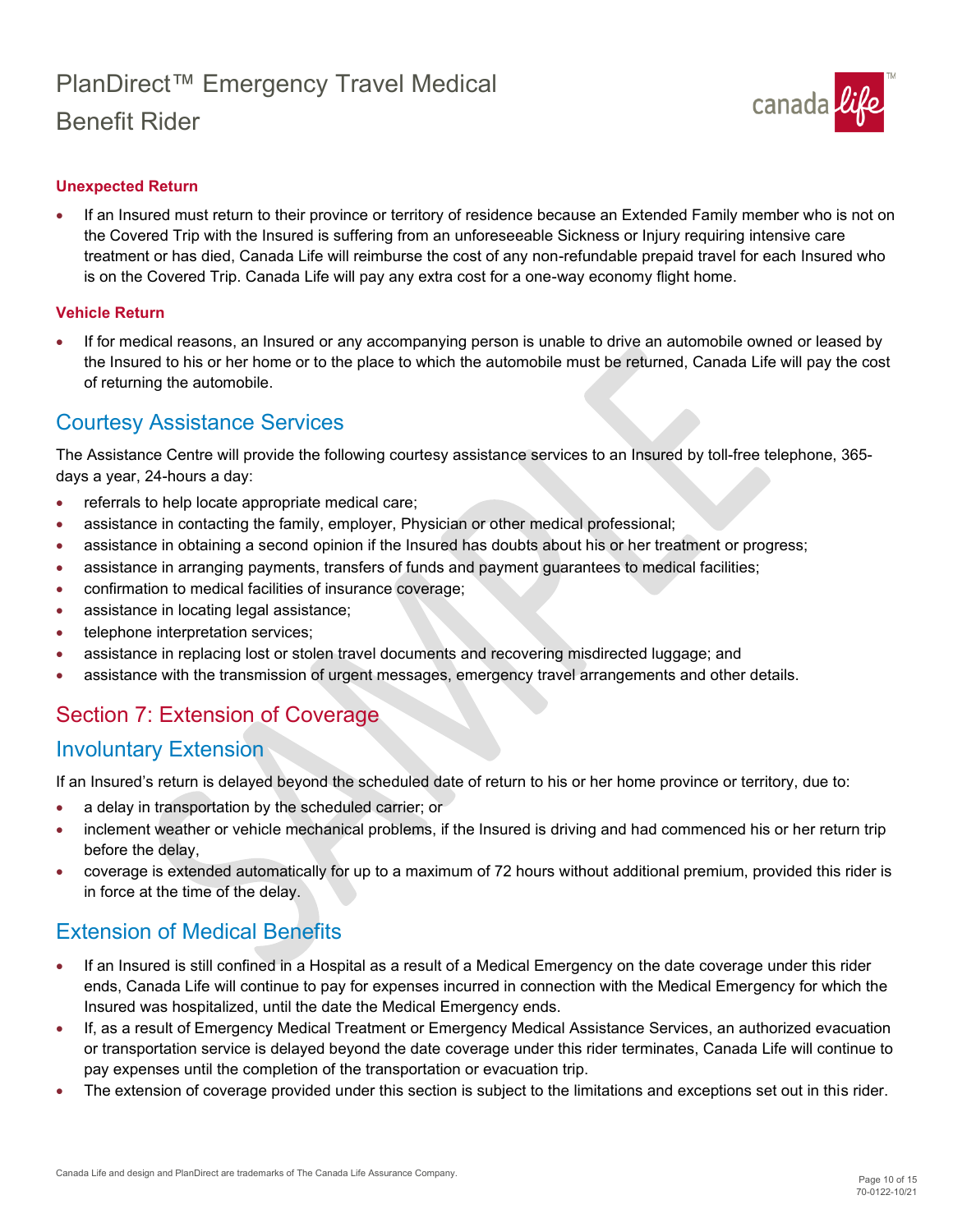

### <span id="page-10-0"></span>Section 8: Claim Provisions

### <span id="page-10-1"></span>What to Do in the Event of an Emergency

An Insured, or any other person acting on behalf of the Insured, must contact the Assistance Centre at one of the toll-free numbers shown on your emergency travel assistance card, issued with this rider, prior to admission to a Hospital or prior to the commencement of Emergency Medical Treatment or Emergency Medical Assistance Services.

If, in case of a Medical Emergency, advance notice is not possible, contact must be made within 24 hours following admission to Hospital or provision of Emergency Medical Treatment.

If, due to the severity of a Medical Emergency, contact within 24 hours is not possible, notification must be made as soon as reasonably possible.

If the Assistance Centre is not notified as required above, benefits payable for medical services and supplies will be reduced as set out under Section 9 – Limitations.

### <span id="page-10-2"></span>Payment Directly to Providers

Many providers of Emergency Medical Treatment will accept assignment of benefits payable to them in place of full payment. Unless advised to do otherwise, Canada Life will make benefit payments directly to these providers. A direct payment to a provider does not affect the Insured's liability for any portion of an expense that is not covered by Canada Life's payment. In the event that Canada Life makes a payment directly to a provider for charges that are not for services and supplies covered under this rider, Canada Life has the right to recover the amount of that payment from the *Owner*.

### <span id="page-10-3"></span>Government Plan

Canada Life will pay the Government Plan's share of a claim, on the Government Plan's behalf. The Government Plan requires that the Insured*,* or a person acting on behalf of the Insured*,* sign a release permitting the Government Plan to reimburse Canada Life for the Government Plan portion of the claim.

Many Government Plans have time limitations on the submission of claims. If the applicable Government Plan refuses payment because the time limitations have expired for reasons other than those caused by Canada Life, the *Owner* must reimburse Canada Life for any amount Canada Life may already have paid on their behalf.

### <span id="page-10-4"></span>Other payments

If an Insured has paid a provider for services and supplies covered under this rider, the *Owner* must contact Canada Life immediately upon the Insured's return home. Canada Life will send the *Owner* the necessary forms and will assist in preparing and submitting a claim.

Please ensure that the Insured obtains an itemized account of the services and supplies provided by the Physician or Hospital. Note that it is much easier to obtain this while at the Hospital or with the Physician than it is when the Insured returns home.

### <span id="page-10-5"></span>Advance Approval

As described in Section 9 – Limitations, certain expenses, including air ambulance, transportation to bedside and vehicle return, are subject to advance approval by Canada Life.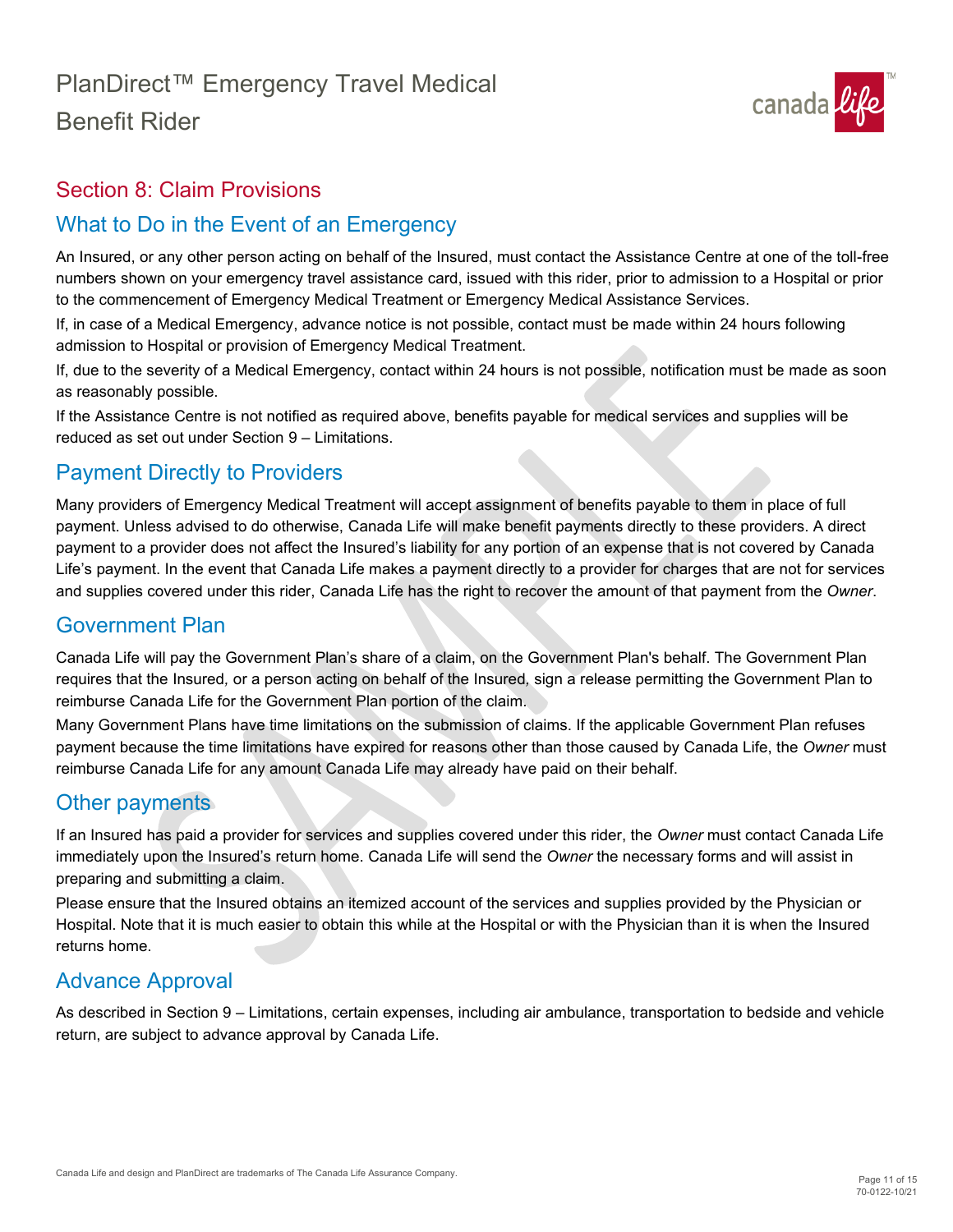

### <span id="page-11-0"></span>Co-ordination of Benefits

Benefits under this rider are co-ordinated when other similar coverage is in effect.

For example, when coverage is in effect under another insurance plan such as a credit card plan or an employer's group plan, each expense is co-ordinated with the other plan, so that the total payment does not exceed 100% of eligible paid expenses. Benefits payable under this rider are subject to a \$100 deductible as set out in Section 3 – Deductible, to limitations as set out in Section 9 – Limitations and to exclusions as set out in Section 10 – Exclusions. Where both a third party and Canada Life have reimbursed the *Owner* for the same expenses, the *Owner* will repay

Canada Life for Canada Life's portion of the expense. Unless otherwise provided in this rider, Canada Life follows the Canadian Life and Health Insurance Association coordination of benefits guidelines for travel plans.

<span id="page-11-1"></span>Right of Subrogation

If Canada Life paid a benefit under this rider for a loss that a third party is or may be liable for, Canada Life will be subrogated to all the Insured's rights of recovery up to the amount Canada Life paid. The *Owner* may be required to sign an acknowledgement of this right and do whatever is necessary to assist in exercising this right.

### <span id="page-11-2"></span>Proof of Claim

Canada Life will only pay for expenses for which it has received satisfactory proof that payment is due. Satisfactory proof may include, but is not limited to, original receipts issued by the provider, evidence of the Departure Date and date of return from a trip, and any information regarding the health, medical history, and treatment received by an Insured, as well as copies of Hospital and medical records.

### <span id="page-11-3"></span>Section 9: Limitations

In the event of a Medical Emergency, you must call the Assistance Centre before obtaining Emergency Medical Treatment, so that we may confirm coverage and provide pre-approval of treatment. If it is medically impossible for you to call prior to you obtaining Emergency Medical Treatment, we ask you to have someone call on your behalf as referenced in Section 8 - Claims Provisions. Otherwise, if you do not, benefits payable may be reduced by 20 per cent, up to a maximum of \$10,000. This reduction in benefits payable does not apply if the total expenses incurred for medical services and supplies do not exceed \$500.

After your Emergency Medical Treatment has started, ongoing Emergency Medical Treatment requires pre-approval. If you undergo tests as part of a medical investigation, treatment or surgery, that is not pre-approved, your claim may not be paid.

The *Owner* or the *Owner's* agent shall submit satisfactory proof to Canada Life of any expenses incurred no later than 12 months after the expenses were incurred. It is in the best interest of the *Owner* to submit claims within the time limitations set out in the applicable Government Plan, as failure to do so may result in the *Owner* having to reimburse Canada Life for expenses Canada Life paid on the Government Plan's behalf.

The *Maximum Benefit Amount* payable for Emergency Medical Treatment and Emergency Medical Assistance Services, as shown in the *Optional Benefit Riders* section of the *Policy Specifications* under Emergency Travel Medical, is limited to \$1,000,000 per Covered Trip.

Benefits payable for Emergency Medical Treatment and Emergency Medical Assistance Services, are limited to Customary Charges for the service or supply provided.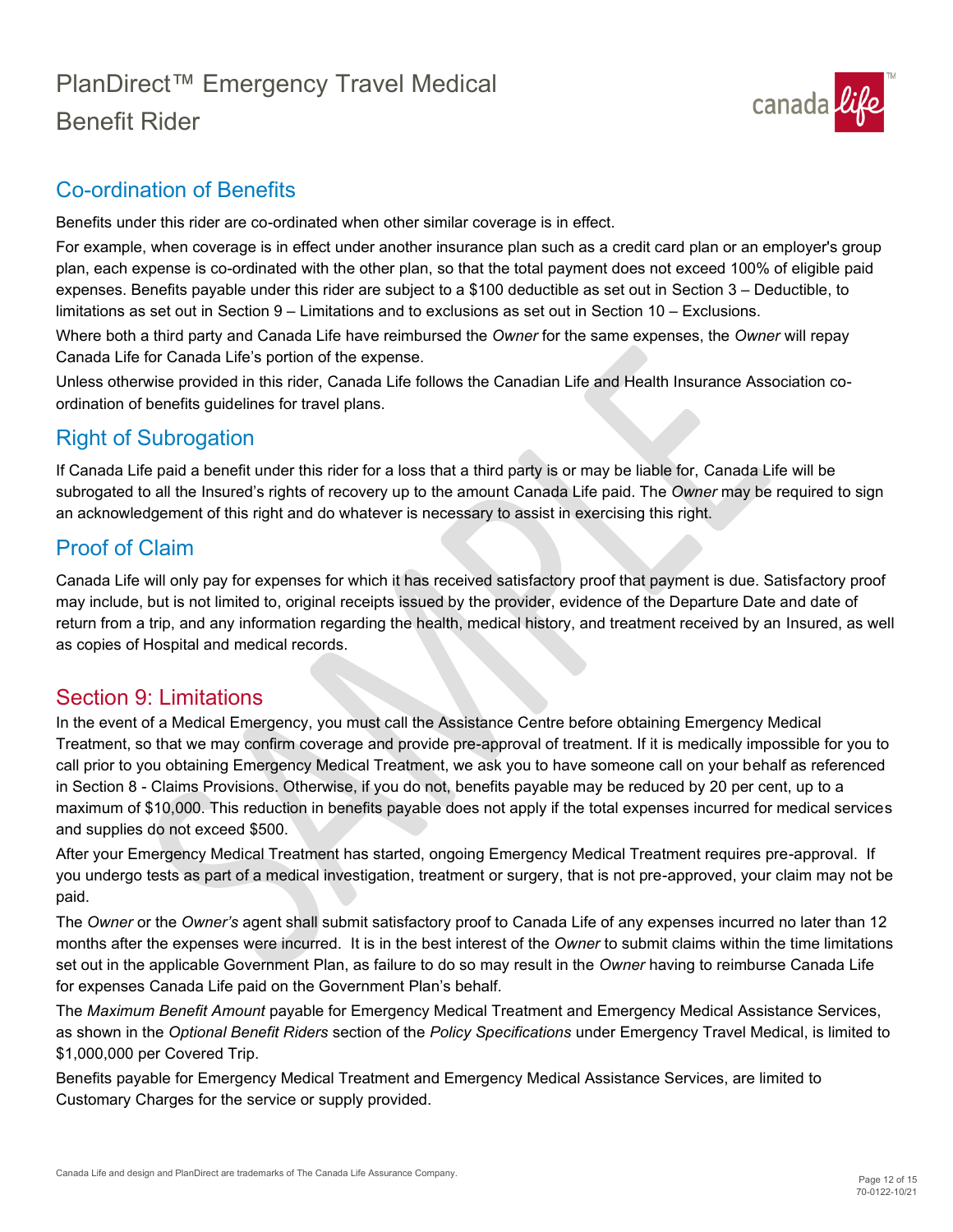

Benefits payable for emergency dental treatment required:

- as a result of a blow from an external force, are limited to \$1,000 per Covered Trip; or
- for a reason other than a blow from an external force, are limited to \$200 per Covered Trip.

Benefits payable for Emergency Medical Assistance Services:

- under the Identification of a Deceased Insured provision are limited to \$5,000 per Insured;
- under the Repatriation of a Deceased Insured provision are limited to \$5,000 per Insured;
- under the Burial or Cremation of a Deceased Insured at the Place of Death provision are limited to \$3,000 per Insured;
- under the Extended Stay provision are limited to \$200 per day to a maximum of \$2,000 per Covered Trip;
- under the Transportation to Bedside provision are limited to \$5,000 per Covered Trip;
- under the Trip Cancellation provision are limited to \$2,500 per Insured or \$5,000 for all Insureds per Covered Trip;
- under the Trip Interruption provision are limited to \$2,500 per Insured or \$5,000 for all Insureds per Covered Trip;
- under the Unexpected Return provision are limited to \$5,000 per Insured per Covered Trip;
- under the Return Home provision are limited to \$5,000 per Insured per Covered Trip;
- under the Vehicle Return provision are limited to \$2,000 per Covered Trip.

For a benefit to become payable under the Trip Cancellation provision, the *Owner* must notify Canada Life within seven days of any cancellation in travel arrangements. Canada Life must receive satisfactory proof of the reason for cancellation within seven days thereafter.

Canada Life is entitled to recover from the *Owner* any credit or refund the *Owner* or *Insured* may obtain on the unused portion of airline tickets.

Payment to the *Owner* or to a provider will discharge Canada Life's obligation under this rider, whether the loss is sustained by the *Owner* or another *Insured*. Canada Life may also, at our discretion and to the extent the law permits, pay another person on behalf of the *Owner*.

### <span id="page-12-0"></span>Section 10: Exclusions

Travel insurance is designed to cover losses arising from sudden and unforeseeable circumstances.

No benefits are payable for losses resulting from, inhalation of gas, participation in hazardous sports, or flying other than as a passenger on a commercial airline. For further clarification;

#### **No benefits will be paid for any expenses:**

- for a Medical Condition that is not consider Stable prior to departure;
- for a Medical Condition or any symptom for which it is reasonable to believe or expect that treatments will be required during your trip;
- incurred for Non-Emergency Treatment or Surgery, including periodic check-ups or examinations;
- incurred when traveling for the purposes of obtaining medical services and supplies, dental services (other than those covered in the Emergency Medical Treatment provision), elective or cosmetic surgery, palliative care, or any alternative therapy, as well as any directly or indirectly-related complication;
- incurred for experimental or investigative medical drugs or procedures;
- for medical services and supplies incurred before the *Rider Effective Date*, or after coverage terminates unless the Insured was hospitalized prior to that date, and except as provided in Section 7 – Extension of Coverage;
- covered by a provincial worker's compensation plan or similar plan;
- for which insurance is not permitted;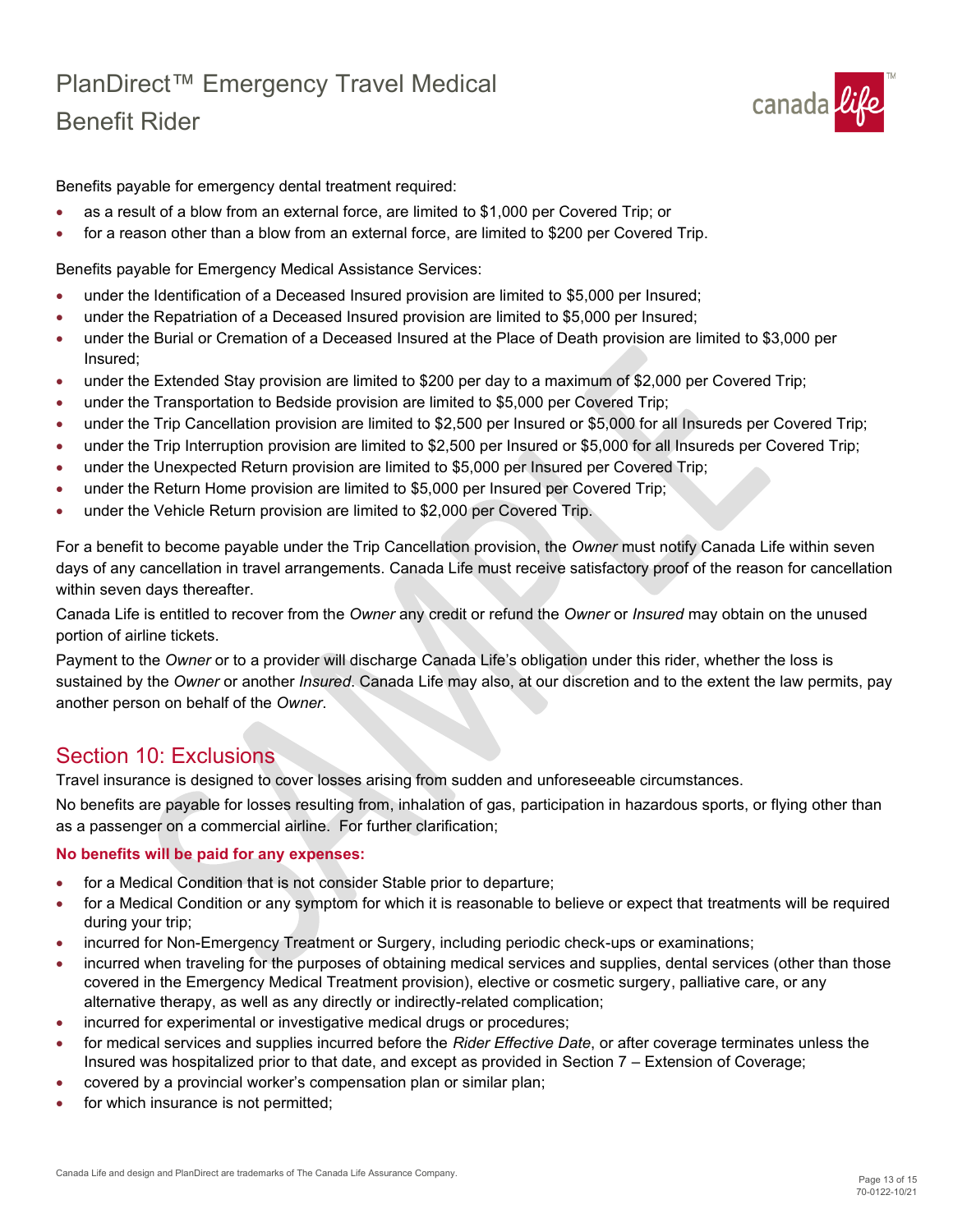

- resulting from pregnancy, childbirth or miscarriage, or any complications incident to pregnancy occurring within eight weeks of the expected delivery date, or at any time if the pregnancy has been considered high risk;
- if it is determined that the Insured should transfer to another facility or return to the Insured's home province/territory of residence for treatment and should the Insured choose not to, no benefits will be paid for further treatment or investigation, a reoccurrence or complication, which arose from, or related to the initial Medical Emergency for any Emergency Medical Treatment or Emergency Medical Assistance Services;
- the continued treatment, recurrence or complication of a Medical Condition or related condition, following Emergency Treatment during your trip, if our medical advisors we determine that your Emergency has ended;
- the continued treatment, recurrence or complication of a Medical Condition or related condition where Emergency Treatment was received without notification to our Assistance Centre and your Emergency has ended.
- any Medical Condition that is the result of you not following Treatment as prescribed to you, including prescribed or over-the-counter medication;
- incurred for medical services or supplies or any Emergency Medical Assistance Services, if travel is undertaken against the advice of a Physician;
- caused by or related to:
	- participation in hazardous activity and sport, including but not limited to, scuba diving (unless the Insured holds a scuba diving designation from a certified school or other licensing body), parachute jumping, motor vehicle racing, mountain climbing, or bungee jumping;
	- participation as a professional in athletic competition or demonstration.

### <span id="page-13-0"></span>Section 11: General Provisions

### <span id="page-13-1"></span>**Currency**

Claims under this rider are payable in Canadian currency. All references to dollar amounts in this rider are in Canadian dollars. Where currency conversion is necessary, the rate of exchange shall be based upon the rate in effect on the date that the last service is rendered. No sum payable under this rider shall bear interest.

### <span id="page-13-2"></span>Fraud

If an Insured attempts, through deceit, to obtain benefits that otherwise would not be provided or payable, coverage under this rider will terminate automatically, without notice.

### <span id="page-13-3"></span>Failure to Obtain Medical Services

Neither Canada Life nor the Assistance Centre shall be held responsible for the availability, quantity, quality, or results of any medical treatment an Insured may require or receive, or for failure by an Insured to obtain medical services.